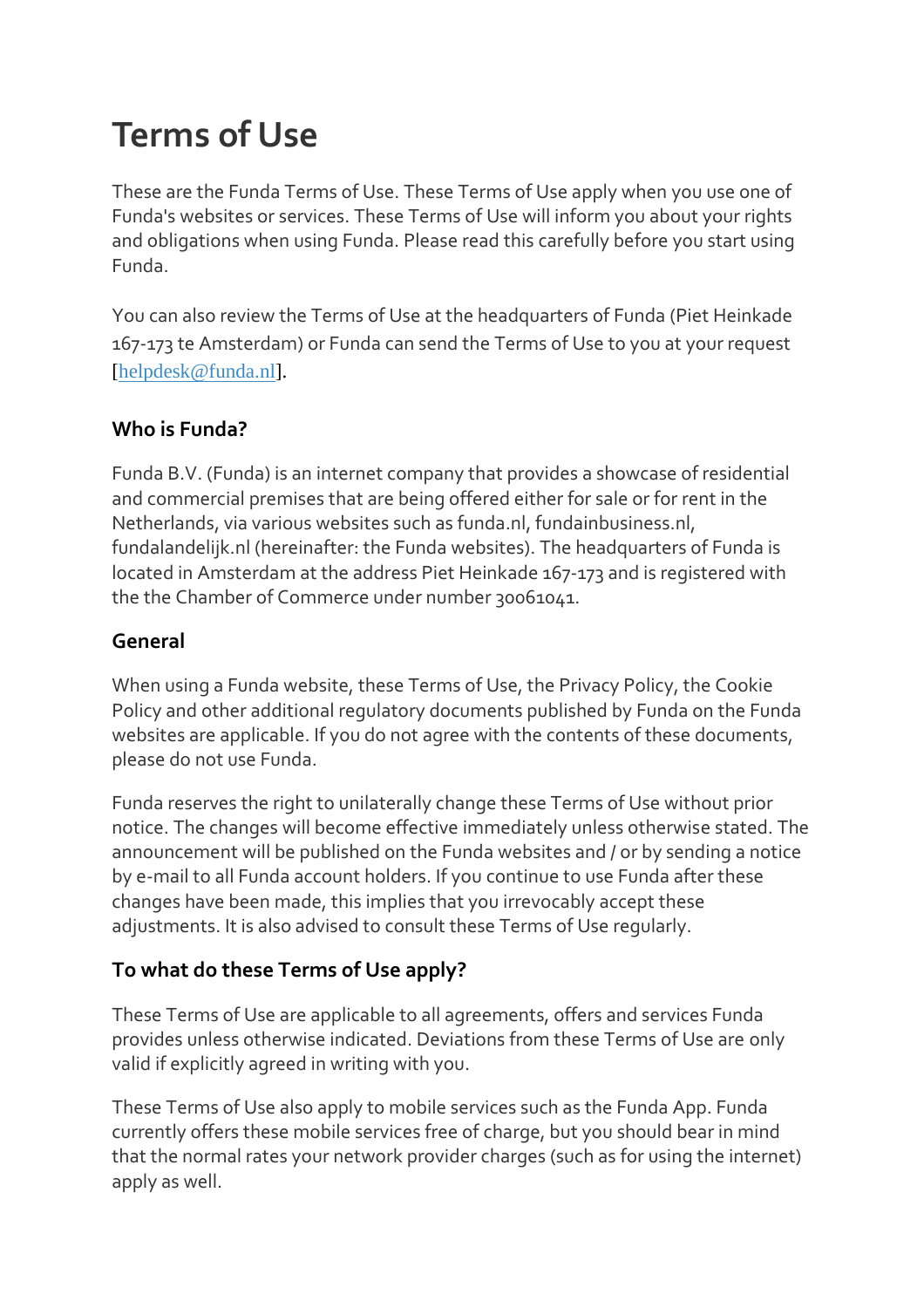# **Your rights and obligations**

For all aspects of use, as a user of a Funda website you should behave in line with what can be reasonably expected from a responsible and careful internet user. It is amongst others prohibited to use the (contents of the) website for actions and / or behaviour contrary to law, public order or morality.

In particular the following actions and / or behaviour is prohibited:

- a. infringement or otherwise acting in breach with the intellectual property rights of Funda and / or third parties;
- b. making infringing, unlawful or misleading statements;
- c. distributing illegal material;
- d. evading or deleting the security of (parts of) the website

You are only permitted to download one copy of the material made available on the website for personal, non-commercial use. Without Funda's prior written consent, you are not permitted to copy, modify, distribute, disseminate, reverse engineer, decompile or otherwise use and / or exploit the provided material.

Only if you have been granted prior written permission by Funda are you permitted to introduce a hyperlink (a technical command that refers to a Funda website, where the website appears within the framework of Funda). Requests for making a hyperlink can be forwarded to [info@funda.nl.](mailto:info@funda.nl)

In case you do not adhere to the above permissible use, Funda reserves the right to recover any damage resulting from this non-permitted use from you.

#### **Material**

By placing material (such as photos, texts, videos, floor plans, etc.) on Funda you grant Funda permission to use this material for Funda's publicity purposes. Some placed materials can be used on other distribution channels, such as newspapers or a website that is not related to Funda. By using the services of Funda, you consent to your material being used through these other distribution channels.

Funda has the right to remove your material if Funda is notified through one of its websites that this is unlawful, may cause problems or otherwise violates any law and / or its policies.

#### **How does Funda handle your personal information?**

In the [Privacy Policy](http://www.funda.nl/en/privacybeleid/) you can read for which purpose Funda uses the data collected on this website and how you can change or remove it. In the [Cookie Policy](http://www.funda.nl/cookiebeleid/) you will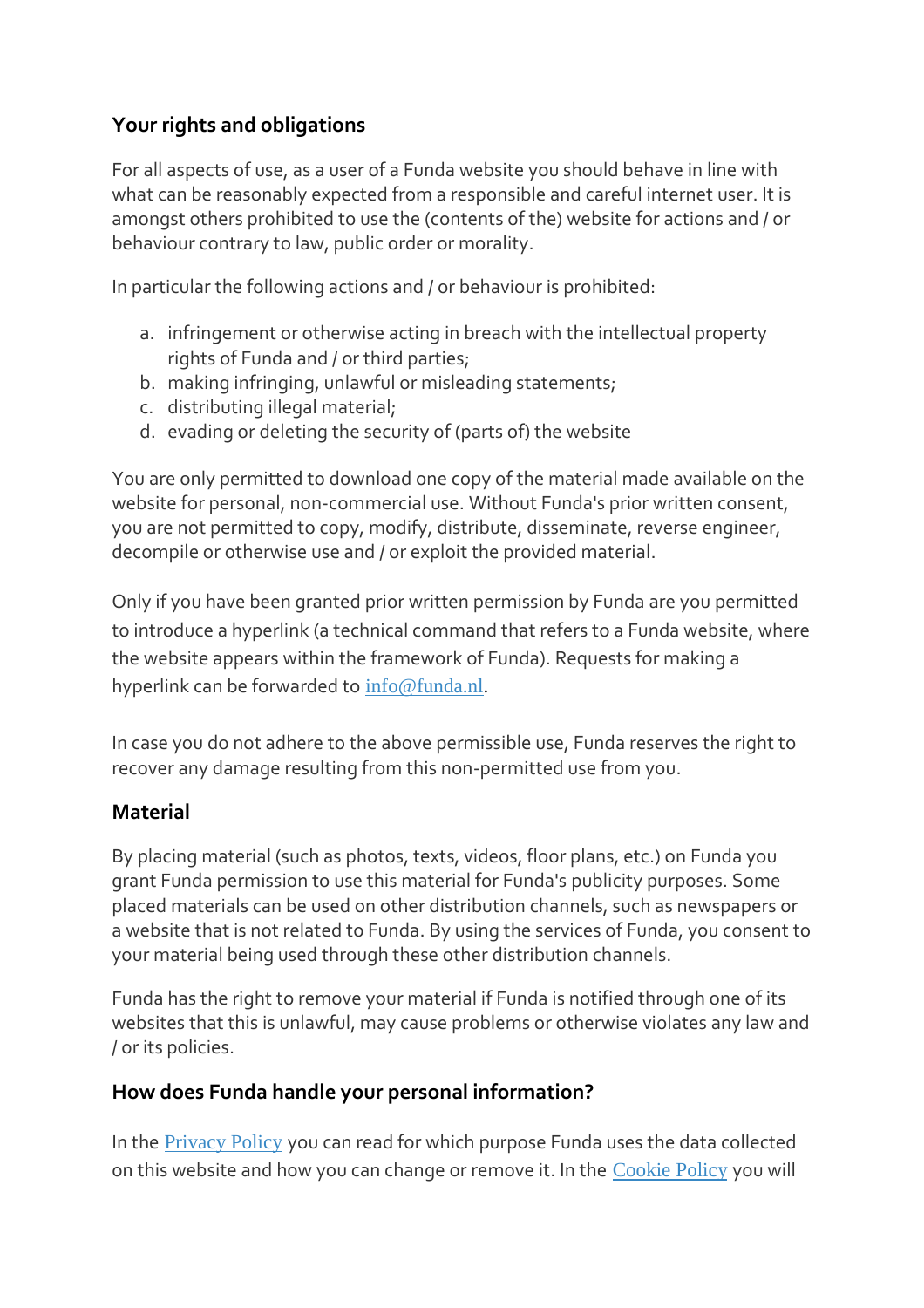find further information on cookies that Funda uses. The Privacy Policy and the Cookie Policy only relate to the Funda websites and not to other websites to which there are links on the Funda websites.

## **Liability and indemnification**

Funda is not liable for damages resulting from the use of the content of its websites or sites that are connected to the Funda website, by means of a hyper (text) link(s) or tag(s). Funda is also not liable for damages arising out of or related to the use or inability of use of material that is available on its website or acquired through cookies. Funda is not liable for damages resulting from the use of services and / or information from third parties, which are offered through Funda's websites.

Funda is furthermore not liable for damages resulting from the use of electronic means of communication for its website, including - but not limited to - damages resulting from failure or delay in delivery of electronic messages, interception or manipulation of electronic messages by third parties or by software / hardware used for electronic communications and transmission of viruses. The above limitations of liability do not apply if the damage is caused by intent or gross negligence on the part of Funda.

Funda does not guarantee that the website information is up-to-date, complete and / or accurate. Funda also does not guarantee that the information offered on its website is free of errors, deficiencies and / or viruses. Funda also does not guarantee that such faults and / or deficiencies on its website will be repaired or that the viruses will be removed.

When in doubt as to the accuracy of the provided information or if inaccuracies are spotted, we recommend that you contact the person who offers the information (usually the selling broker). Funda is not liable for damages arising directly or indirectly from use of the information gained from Funda.

You indemnify Funda against all claims for damages by third party who (claim to) have suffered damages as a consequence of:

- a. the use of information on one or more Funda websites posted by you or by (authorized) persons acting on your behalf;
- b. otherwise relating to or arising from your use of the Funda websites.

#### **Which law is applicable to these Terms of Use?**

These Terms of Use are governed by Dutch law. A dispute with respect to these Terms of Use will be submitted to the competent court in Amsterdam.